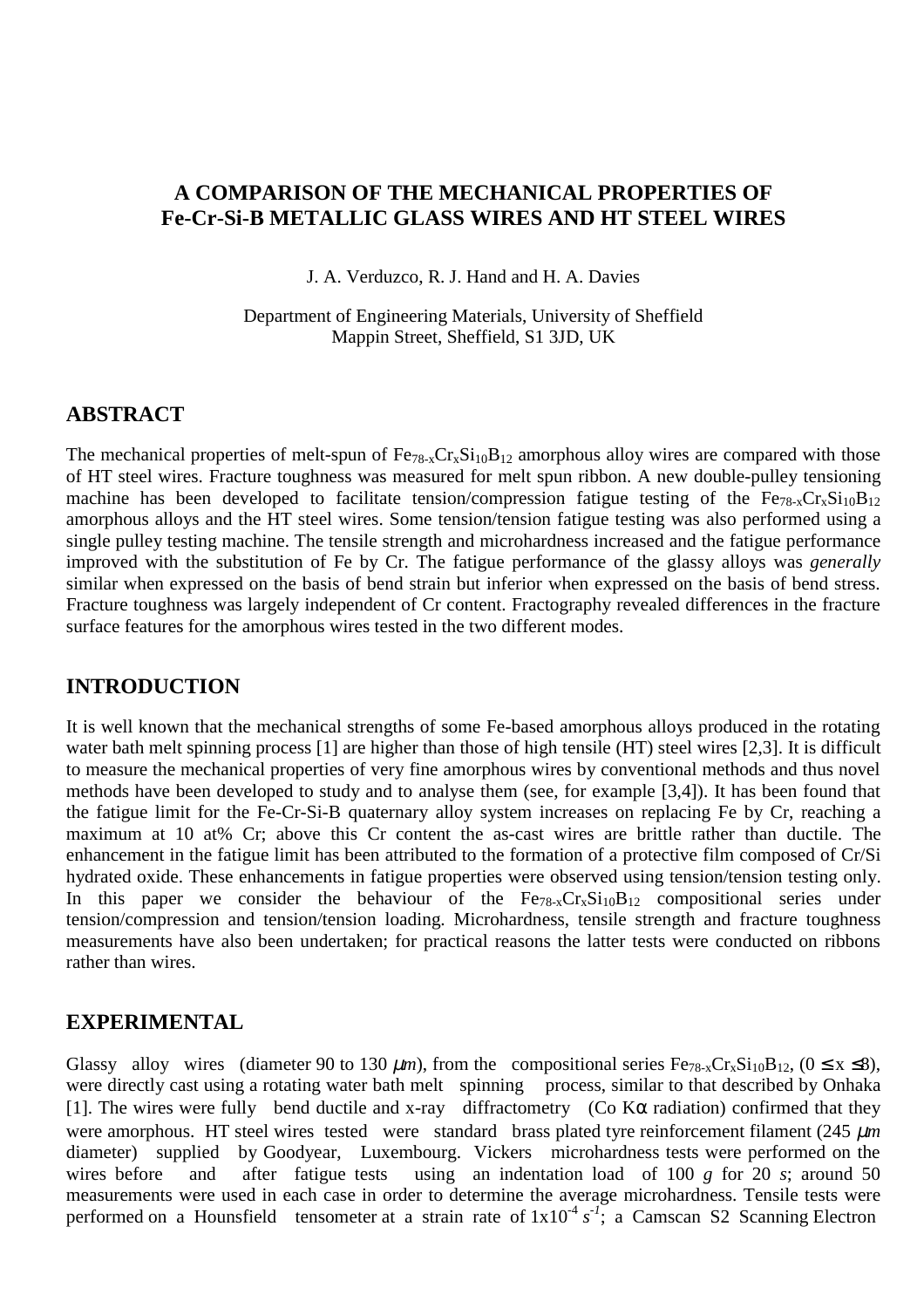

**Figure 1.- Schematic illustration of the new twin pulley fatigue testing machine.**

Microscope (SEM) was used to determine the cross sectional area at fracture in each case in order to calculate the ultimate tensile strength.

Fatigue tests on wires of the  $Fe_{78-x}Cr_xSi_{10}B_{12}$  alloy series were carried out using both an existing single pulley bend type fatigue testing machine [3] (SP) which produces only tension/tension loading and a modified fatigue machine which uses two pulleys (DP) which can perform tension/compression loading, figure 1. To facilitate comparison between the two testing machines, the single pulley tests were carried out using a constant mean stress of 1550 MPa rather than the constant minimum stress utilised previously [3,5]. The double pulley tests were carried out at constant mean stresses of 200, 900 and 1550 MPa. The HT steel wires were tested in the DP machine at a constant mean stress of 200 MPa. The load frequency for all the fatigue tests was 3.4 *Hz* and the tests were carried out in ambient humidity (RH~60%). The stress range,  $\Delta\sigma_a$ , experienced by the outer surface of the bent wire sample in the SP machine is given by:

$$
\Delta \sigma_a = E \cdot \frac{d_w}{d_w + d_p} \tag{1}
$$

where *E* is the Young's Modulus (extrapolated from Donald *et al* [6]) and  $d_w$  and  $d_p$  are the wire and pulley diameters, respectively. Thus, for equivalently sized pulleys the stress range in the DP machine is twice that in the SP machine. Figure 2 shows schematically the surface stress profile generated by each machine.

In order to determine the fracture toughness for glassy metallic alloys, ribbons of thickness  $\sim$ 45  $\mu$ *m* were cast using the chill block melt spinning quenching technique at a roll speed ~30  $ms^{-1}$  under an atmosphere of



**Figure 2.- Schematic illustration for the surface bending stress cycles for the single (SP) (a) and (b), and double (DP) (c) and (d) pulley machines; where**  $\Delta\sigma_a$ **,**  $\sigma_m$ **,**  $\sigma_t$ **,**  $\sigma_m$ **, and**  $\sigma_{max}$  **are the stress range, mean stress, tensioning load, minimum and maximum stresses respectively.**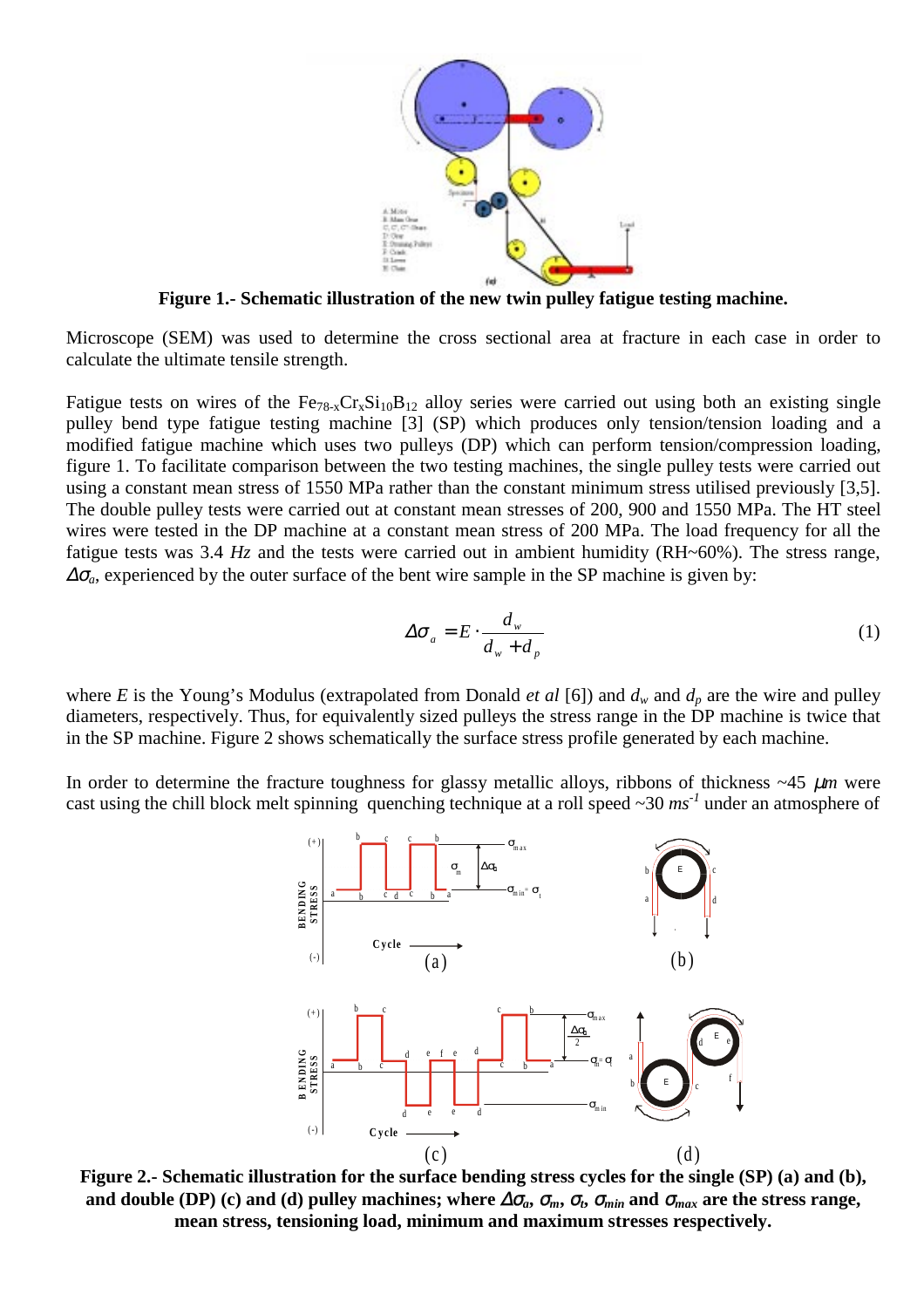helium. A notch was cut in the ribbons which were tested at a strain rate of  $1.66x10^{-4} s^{-1}$  in a Hounsfield tensometer. The fracture toughness was obtained from the resultant failure load using:

$$
K_I = C\sigma\sqrt{\pi a} \tag{2}
$$

where  $\sigma$  is the fracture strength, and c is given by:

$$
C = 1.12 - 0.23I\left(\frac{a}{W}\right) + 10.55\left(\frac{a}{W}\right)^2 - 21.72\left(\frac{a}{W}\right)^3 + 30.39\left(\frac{a}{W}\right)^4
$$
 (3)

where *W* is the ribbon width.

The fracture surfaces of the wire and ribbon samples were examined by SEM operated at 20 kV.

### **RESULTS AND DISCUSSION**

#### *Tensile strength and Vickers hardness*

Figure 3 shows the microhardness,  $H_v$ , and tensile strength,  $\sigma_f$ , for the Fe<sub>78-x</sub>Cr<sub>x</sub>Si<sub>10</sub>B<sub>12</sub> alloy wires and HT steel wires. It can be seen that both  $H_v$  and  $\sigma_f$  increase with increasing Cr content. These increases in  $H_v$  and  $\sigma_f$  are broadly consistent with those observed previously [3] for the Fe<sub>75-x</sub>Cr<sub>x</sub>Si<sub>10</sub>B<sub>15</sub> alloy series, although the absolute values are significantly smaller, consistent with the lower B content in the present case. The Cr containing alloy wires proved to be easier to cast with a uniform cross section than the  $Fe_{78}Si_{10}B_{12}$  base alloys because, it is considered, of the formation of a surface film of Cr/Si hydrated oxide (confirmed by XPS studies [3,5]), which aided in stabilising the liquid jet. The  $Fe_{78}Si_{10}B_{12}$  wire was subsequently characterised by a shallow necking which could adversely influence the measured strength and fatigue life.

The fracture toughness,  $K_I$ , for  $Fe_{78-x}Cr_xSi_{10}B_{12}$  system is almost constant over the range of Cr content (Figure 4). The values are similar to those reported for NiCrB glassy ribbon and X-200 steel [7]. Fracture in both wires and ribbons occurred by shear-induced deformation following inhomogeneous flow, similar to previously reported fractures in these glassy alloys [7-9]. The fracture occurred at  $\sim$ 45° to the tensile axis (i.e. plane of maximum critical resolved shear stress), implying that fracture was shear induced. The fracture morphologies for wires and ribbons consisted of two distinctive regions; one uniform, and the other veined, as has been reported previously [9-11], (figure 5). The smooth regions represent the initial shear displacement. The fracture veins resulted from the existence of a "liquid-like" or softened layer formed during shear displacement, involving extensive plastic flow, corresponding to instability phenomena characteristic of ductile glassy alloys [8]. It has been suggested [10] that the thin layer of softened material must result from local heating occurring under close to adiabatic conditions. The fracture morphology in the



Figure 3.- Tensile strength and Vickers microhardness results for the Fe<sub>78-x</sub>Cr<sub>x</sub>Si<sub>10</sub>B<sub>12</sub> wires tested.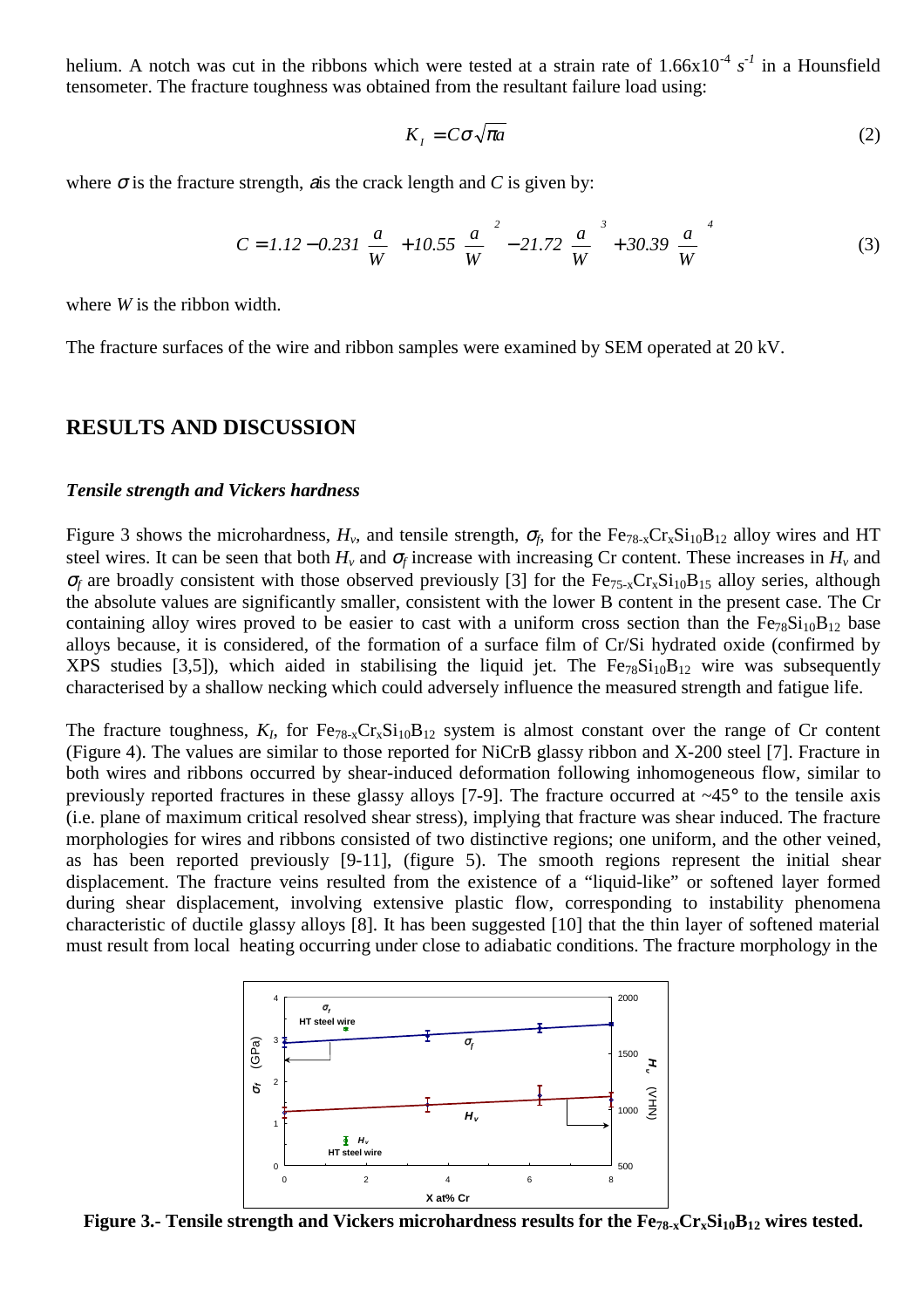

Figure 4.- Fracture Toughness,  $K_I$  results on  $Fe_{78-x}Cr_xSi_{10}B_{12}$  ribbons.

HT steel wire was characteristic of this type of high strength steel.

### *Fatigue*

The fatigue performance of these wires is shown in figure 6. It can be seen that, in general, increasing the Cr content leads to improved fatigue performance, especially under high cycle conditions. In particular, there is a noticeable difference in performance between the 0 and 3.5 at% Cr samples and the 6.25 and 8 at% Cr samples; corrosion pits, that could act as crack nucleating sites were observed for both the 0 and 3.5 at% Cr alloys. This is in line with previously reported enhancements in the fatigue performance of  $Fe_{77.5-x}Cr_xSi_{7.5}B_{15}$ and  $Fe_{75-x}Cr_xSi_{10}B_{15}$  amorphous alloys with increasing Cr content [3-5].

Previous studies [3-5] have shown that the initiation of the fatigue crack is environmentally dependent. The presence of corrosion pits at fracture initiation sites observed in the present study lends support to this conclusion. In addition, wire smoothness is expected to play an important role; alloys with 0 and 3.5 at% Cr showed periodic shallow necking along their lengths, leading to stress concentrations and premature fatigue failure. Olofinjana and Davies [3] suggested that the enhancement of fatigue strength due to Cr addition could not be attributed to the effect of the Cr on the intrinsic mechanical properties alone, since the fatigue life does not scale with the static strength, whose increase with Cr content is relatively modest. It was assumed [3,4] that fatigue life enhancement is probably largely due to a surface phenomenon and that fatigue crack initiation is suppressed by a Cr rich film. XPS studies [3,5] demonstrated that the spontaneous formation of a passive thin film formed of a Cr/Si hydrated oxide on the outside surface of the wires appeared to accelerate the improvement of fatigue strength through the enhancement of corrosion resistance. No change occurred in microhardness for any of the wires tested, which suggests that there was no softening or hardening during the process of fatigue.

Fatigue experiments with  $\sigma_m$  = 200 and 900 and 1550 MPa were carried out on the DP machine only since tensioning load stresses of 900 MPa or lower could not be used in the SP machine. In contrast, the DP





 **(a) (b) Figure 5.- Tensile fracture morphologies for (a) wire and (b) ribbon amorphous alloys.**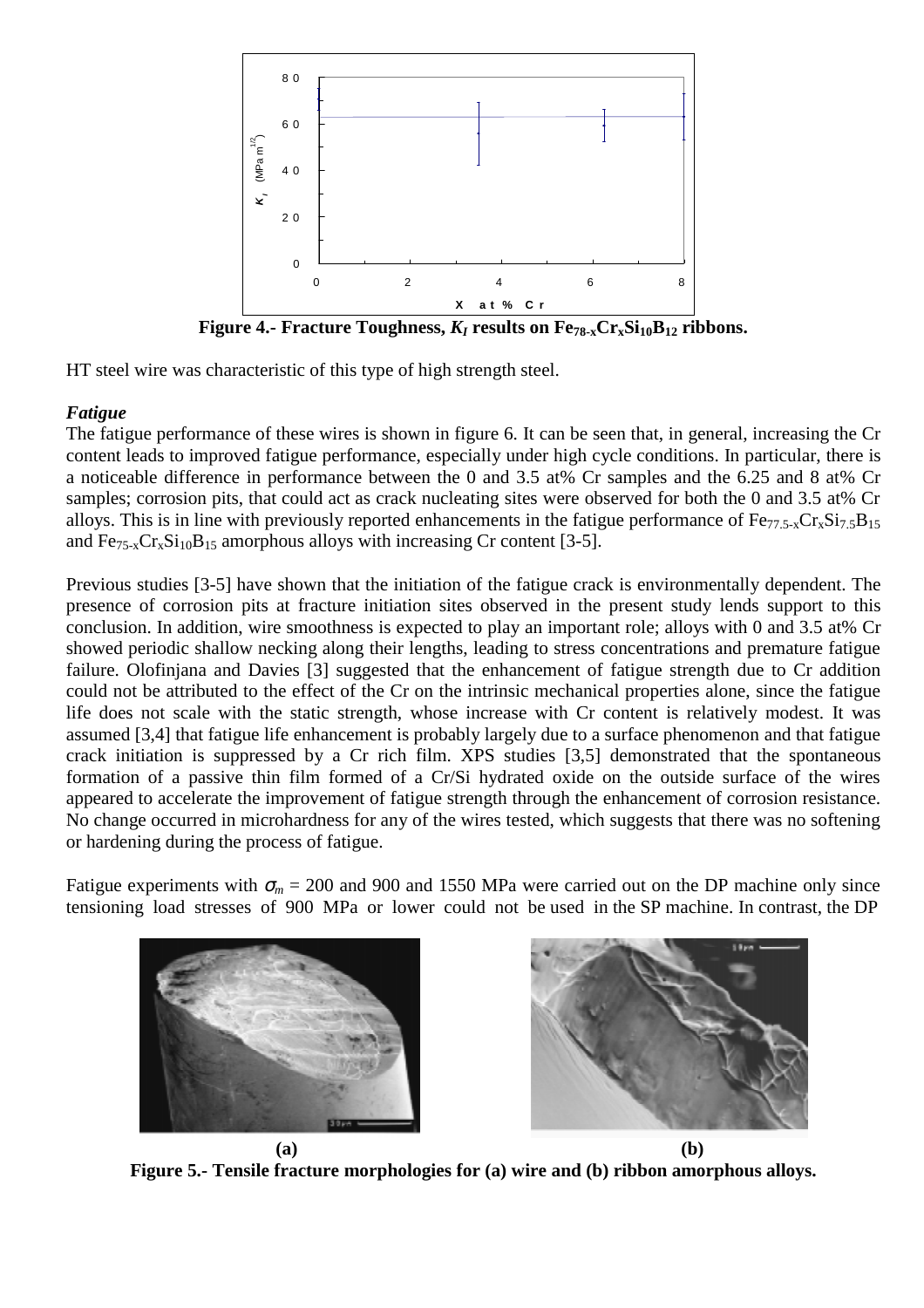

machine can be operated with  $\sigma_m$  as low as 150 MPa. Figure 6 also shows the maximum number of cycles reached for each alloy wire.

Although the DP machine can produce tension/compression loading, in practice, only the glassy wires tested at  $\sigma_m$  = 200 MPa in the DP machine were subjected to tension/compression loading for all the stress ranges used. Under high mean stress conditions  $\sigma_m = 900$  and 1550 MPa), the wires were subjected to tension/compression stress for large stress ranges (low cycle fatigue), but only tension/tension loading for low values of the stress range (figure 2.a).

Figure 6.(a) suggests that HT steel wires have superior fatigue performance to the amorphous alloy wires. In terms of stress this is correct; however, higher stresses are generated in HT steel wires for a given strain because of the higher modulus of HT steel compared to the amorphous alloys. Thus, if the data are reported in terms of strain range, the amorphous alloy wires have generally similar performance to HT steel wires (see figure 7).



Figure 7.- Fatigue results for  $Fe_{78-x}Cr_xSi_{10}B_{12}$  glassy and HT steel wires tested in function of strain.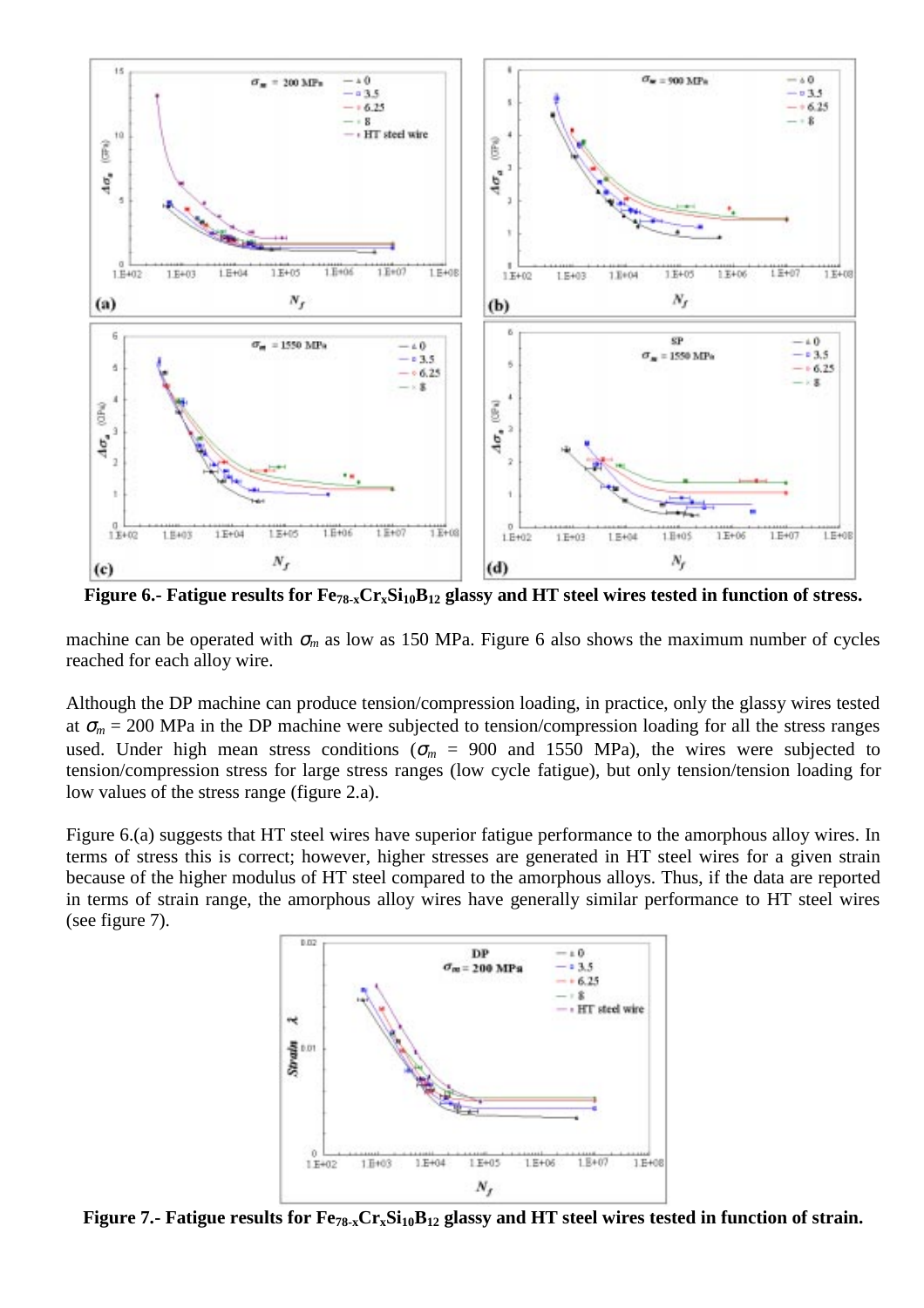Fractographic studies of the amorphous wires indicate that similar fracture surfaces are obtained on samples tested in the SP machine and in the DP machine if the samples tested in the DP machine were only subjected to tension/tension loading (high mean stress, low stress range conditions). In this case a relatively rough region surrounds the crack initiation site which develops at a shear displacement. This rough region is believed to be due to repeated shear events during the cyclic loading process. Surrounding this relatively rough region of fatigue crack growth is a smoother region which becomes progressively rougher on moving further away from the crack initiation site. This is believed to be the region of fast fracture.

For larger stress ranges in the DP machine where the samples are significantly rougher, (see figure 8). In this case, there is no clear evidence of a single fracture emanating from a region of cyclic crack growth. This is because two opposing regions of the wire see tensile stress whereas in tension/tension loading one region of the wire sees tensile stresses (which lead to cyclic crack growth and eventual failure) whereas the opposing region only sees compressive stress. Thus, in the tension/compression case, fatigue cracking can emanate from two different regions of the wire and, judging by the shear events visible on the exterior surface of the wire, may potentially start from several points within those regions. However, as a fatigue crack becomes dominant on one side of the wire the stress across the remaining section of the wire in the vicinity of crack is increased and thus a growth of nearby fatigue crack on the other side of the wire will be enhanced. As a result, the final fracture may be due to the interception of at least two fatigue cracks growing separately from each other, but whose growth enhances the stresses on the other crack. In this case, as most of the fracture is due to fatigue crack growth, the entire fracture surface is very rough (Figure 8). Of course, a fatigue crack may not initiate at similar points on the two sides of the wire. In this case, one crack will tend to dominate and a situation such as that shown in figure 9 is observed. The precise features are related to the number of shear events generated which depends on the stress range used.

*Large stress range* (low cycle).- Large numbers of shear bands are generated on the surfaces of wires subjected to the tensile and compressive bending stresses. The potential for the nucleation of cracks on these shear bands is high; the fatigue crack would be expected to initiate at the root of one or more shear steps after an incubation period. Figure 8.b shows evidence that there were at least two cracks initiated for fracture, resulting in 100% ductile failure.

*Medium stress range* (medium cycle).- The bending stresses generate a few shear bands. The process of crack initiation could occur in a manner similar to that suggested by Inoue *et al* [12]: (a) the glassy wire usually contains a rather high residual stress. (b) repetitive bending load generates shear steps in the high tensile residual stress region on the wire surface. (c) a small corrosion pit generates at the shear event in a high surface energy state. (d) the adsorption and dissociation of moisture in air become easier near the corrosion pit, resulting in the generation and dissolution of hydrogen. The increases of internal stress and embrittlement sensivity due to the dissolution of H give rise to easy initiation and propagation of the fatigue crack, leading to final fracture. The diffusion of H down the shear band would be accelerated by the additional free volume generated by the shear event [3]. The ductile fracture, i.e. from crack initiation to the initiation of the brittle fracture extends to 50 to 80 % of the sample diameter.



Figure 8.- Fracture morphology of Fe<sub>74.5</sub>Cr<sub>3.5</sub>Si<sub>10</sub>B<sub>12</sub> glassy wire tested in the DP machine, failed at  $\Delta\sigma_{\alpha}$  = 5.42 GPa, using  $\sigma_{m}$  = 900 MPa.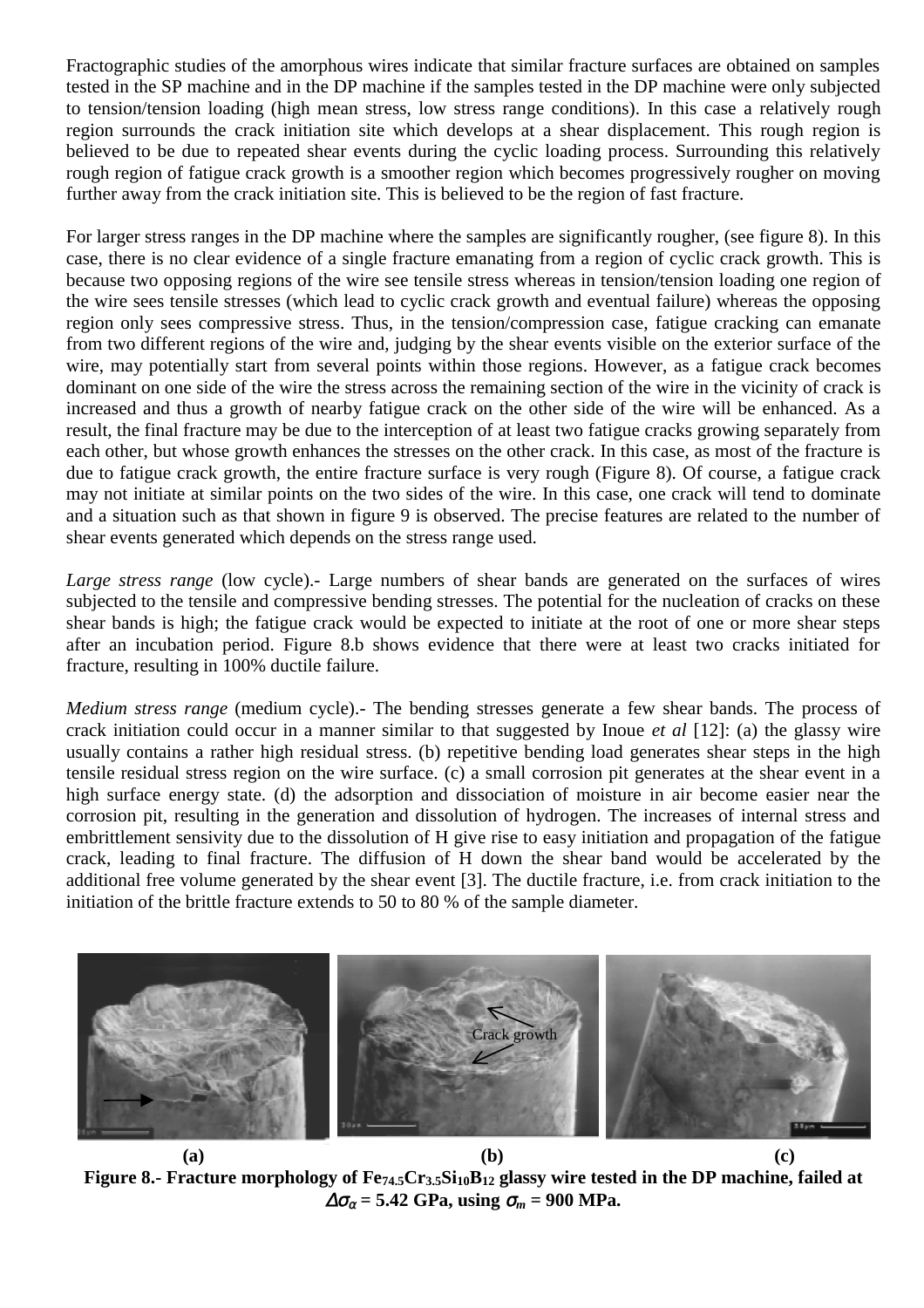

Figure 9.- Fe<sub>61.75</sub>Cr<sub>6.25</sub>Si<sub>10</sub>B<sub>12</sub> glassy wire fractured in the DP fatigue machine at 2132 cycles applying  $\Delta\sigma_a = 3.34$  GPa, using  $\sigma_a = 200$  MPa.

*Low stress range* (high cycle).- Here, the mechanism of fracture is similar to that for the medium stress range. The difference is that the fraction of rough length is between 15 and 50 % of the sample diameter, see figure 10.

The occurrence of pitting corrosion would only be expected for alloys with 0 and 3.5 at% Cr. For the alloys with 6.25 and 8 at% no pitting corrosion was found at any of the points of crack initiation for medium and high cyclic stresses. Thus, in this case, a fatigue crack is initiated at the root of a shear step after a long incubation period. The fraction of rough length from the crack initiation to fracture is approximately 15 %, (figure 11). Fracture in HT steel wire initiated at shear bands generated on both surfaces of the wire. The initial morphology of the fracture was smooth with small peaks of about 3 µm. The final part of the fracture was ductile, characteristic of crystalline wires (figure 12).



Figure 10.- Fatigue fracture for Fe<sub>73.5</sub>Cr<sub>3.5</sub>Si<sub>10</sub>B<sub>12</sub>.



**fractured in the DP machine.** machine.



Figure 11 .- Fe<sub>61.75</sub>Cr<sub>6.25</sub>Si<sub>10</sub>B<sub>12</sub> glassy wire. Figure 12.- HT steel wire fractured in the DP

# **CONCLUSIONS**

Only compressive to tensile bending stresses in the DP machine were performed at  $\sigma_m = 200$  MPa for all stress ranges used. Under high cycle conditions at  $\sigma_m$  = 900 and 1550 MPa, the machine imparts bending stresses similar to the SP machine.